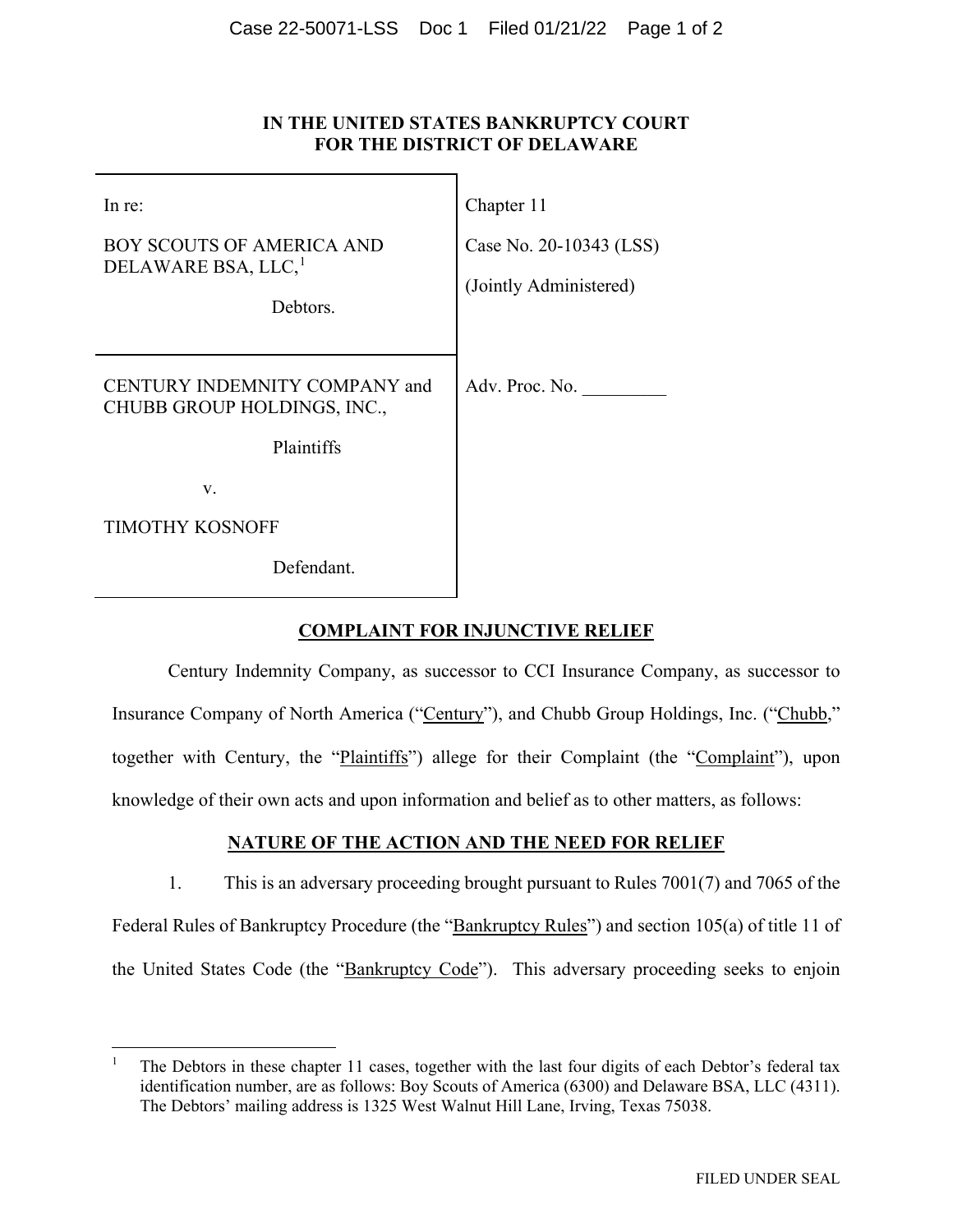Dated: January 21, 2022 Respectfully Submitted,

By: *Stamatios Stamoulis* Stamatios Stamoulis (#4606)

STAMOULIS & WEINBLATT LLC 800 N. West Street Third Floor Wilmington, Delaware 19801 Telephone: 302 999 1540 Facsimile: 302 762 1688

SIMPSON THACHER & BARTLETT LLP Jonathan Youngwood (*pro hac vice*) Mary Beth Forshaw (*pro hac vice*) 425 Lexington Avenue New York, New York 10017 Telephone: (212) 455-2000 Facsimile: (212) 455-2502

*Counsel for Chubb Group Holdings, Inc.*

O'MELVENY & MYERS LLP Tancred Schiavoni (*pro hac vice*) Times Square Tower 7 Times Square New York, New York 10036-6537 Telephone: 212 326 2000 Facsimile: 212 326 2061

*Counsel for Century Indemnity Company, as successor to CCI Insurance Company, as successor to Insurance Company of North America* 

ΟΜΜ\_ΥΣ:80429385.9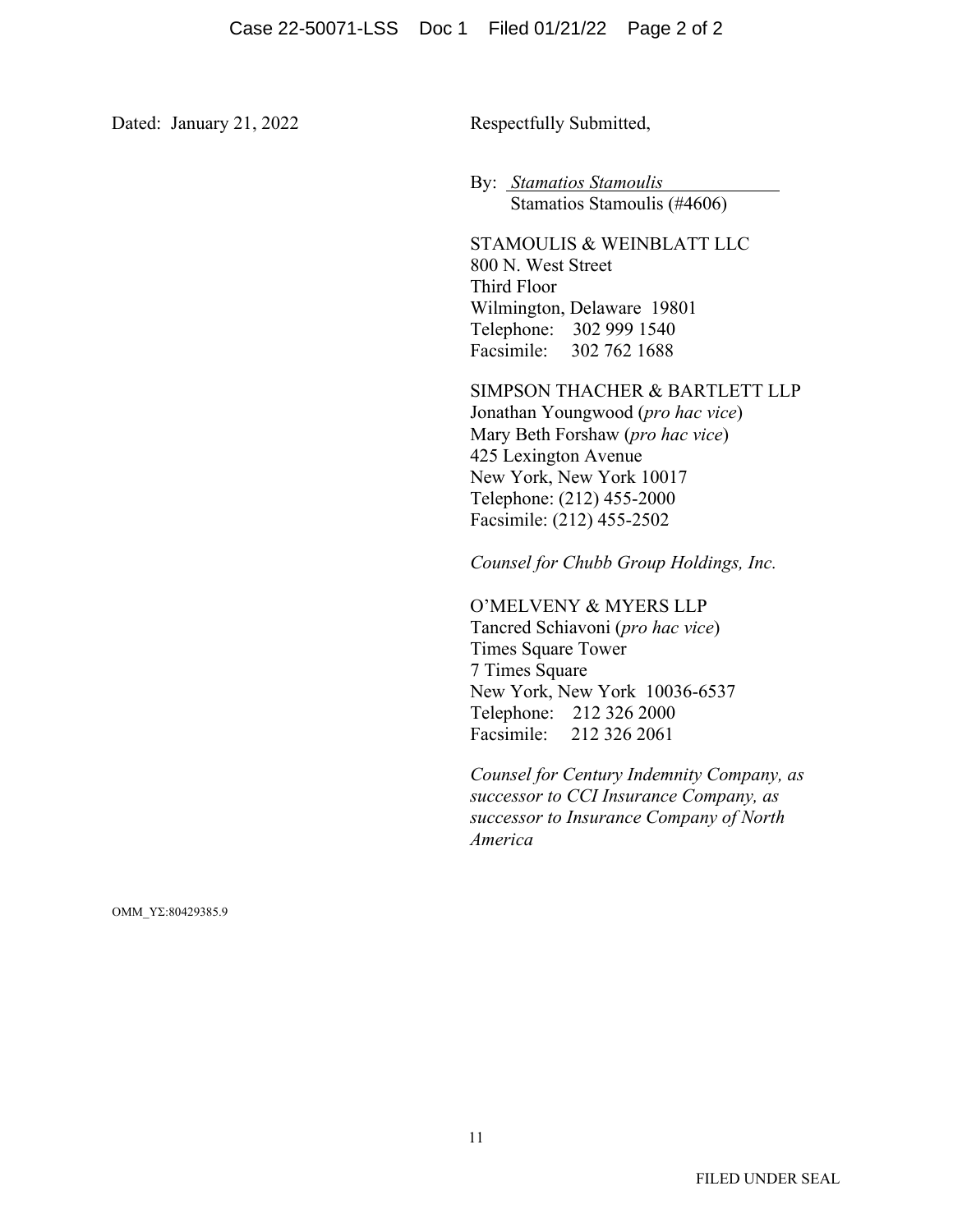#### Case 22-50071-LSS Doc 1-1 Filed 01/21/22 Page 1 of 1

## **IN THE UNITED STAATES BANKRUPTCY COURT FOR THE DISTRICT OF DELAWARE**

| In re:                                                                      | Chapter 11                                        |
|-----------------------------------------------------------------------------|---------------------------------------------------|
| BOY SCOUTS OF AMERICA AND<br>DELAWARE BSA, LLC, <sup>1</sup><br>Debtors.    | Case No. 20-10343 (LSS)<br>(Jointly Administered) |
| CENTURY INDEMNITY COMPANY and<br>CHUBB GROUP HOLDINGS, INC.,<br>Plaintiffs, | Adv. Proc. No.                                    |
| v.                                                                          |                                                   |
| TIMOTHY KOSNOFF,                                                            |                                                   |
| Defendant.                                                                  |                                                   |

#### **NOTICE OF DISPUTE RESOLUTION ALTERNATIVES**

As party to litigation you have a right to adjudication of your matter by a judge of this Court. Settlement of your case, however, canoften produce a resolution more quickly than appearing before a judge. Additionally, settlement can also reduce the expense, inconvenience, and uncertainty of litigation.

There are dispute resolution structures, other than litigation, that can lead to resolving your case. Alternative Dispute Resolution (ADR) is offered through a program established by this Court. The use of these services are often productive and effective in settling disputes. **The purpose of this Notice is to furnish general information about ADR.**

The ADR structures used most often are mediation, early-neutral evaluation, mediation/arbitration and arbitration. In each, the process is presided over by an impartial third party, called the "neutral".

In mediation and early neutral evaluation, an experienced neutral has no power to impose a settlement on you. It fosters an environmentwhere offers can be discussed and exchanged. In theprocess, together, you and your attorney will be involved in weighing settlement proposals and crafting a settlement. The Court in its Local Rules requires all ADR processes, except threat of a potential criminal action, to be confidential. You will not be prejudiced in the event a settlement is not achieved because the presiding judge will not be advised of the content of any of your settlement discussions.

Mediation/arbitration is a process where you submit to mediation and,if it is unsuccessful, agree that the mediator will act as an arbitrator. At that point, the process is the same as arbitration. You, through your counsel, will present evidence to a neutral, who issues a decision. If the matter in controversy arises in the main bankruptcy case or arises from a subsidiary issue in an adversary proceeding, the arbitration, though voluntary, may be binding. If a party requests *de novo* review of an arbitration award, the judge will rehear the case.

**Your attorney can provide you with additional information about ADR and advise you as to whether and when ADR might be helpful in your case.**

Dated January 21, 2022

/s/ Una O'Boyle

*Clerk of Court*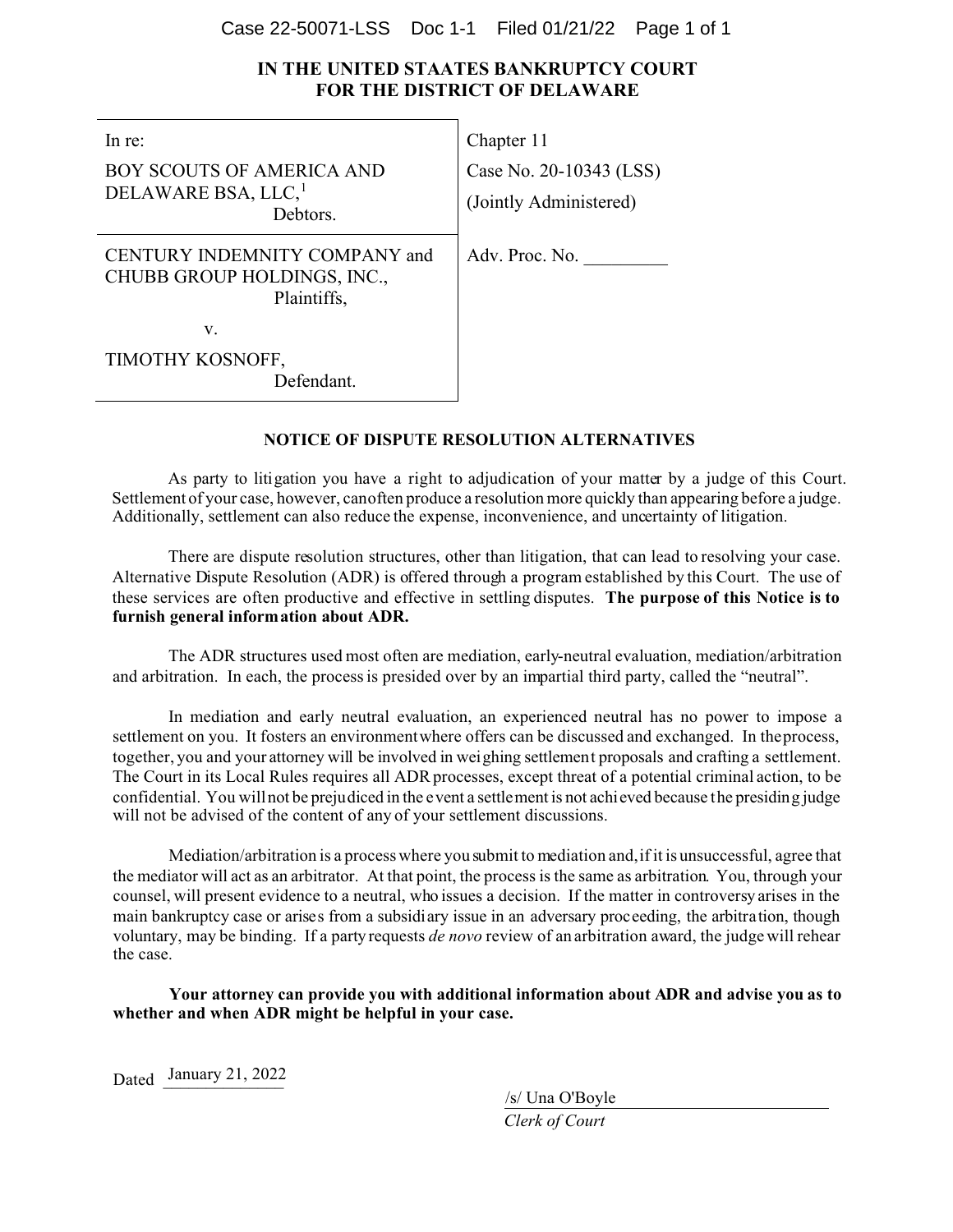## **IN THE UNITED STAATES BANKRUPTCY COURT FOR THE DISTRICT OF DELAWARE**

| $ln re$ :                                                                                                     | Chapter 11                                        |
|---------------------------------------------------------------------------------------------------------------|---------------------------------------------------|
| BOY SCOUTS OF AMERICA AND<br>DELAWARE BSA, LLC, <sup>1</sup><br>Debtors.                                      | Case No. 20-10343 (LSS)<br>(Jointly Administered) |
| CENTURY INDEMNITY COMPANY and<br>$\alpha$ ilinn $\alpha$ n $\alpha$ in II $\alpha$ i nn $\alpha$ e n $\alpha$ | Adv. Proc. No.                                    |

CHUBB GROUP HOLDINGS, INC., Plaintiffs,

v.

TIMOTHY KOSNOFF, Defendant.

## **SUMMONS AND NOTICE OF PRETRIAL CONFERENCE IN AN ADVERSARY PROCEEDING**

YOU ARE SUMMONED and required to file a motion or answer to the complaint which is attached to this summons with the clerk of the bankruptcy court within 30 days after the date of issuance of this summons, except that the United States and its offices and agencies shall file a motion or answer to the complaint within 35 days.

> Address of Clerk: 824 Market Street, 3rd Floor

Wilmington, DE 19801

At the same time, you must also serve a copy of the motion or answer upon the plaintiff's attorney.

| Name and Address of Plaintiff's Attorney: |                                |                              |  |  |
|-------------------------------------------|--------------------------------|------------------------------|--|--|
| STAMOULIS & WEINBLATT LLC                 | O'MELVENY & MYERS LLP          | <b>SIMPSON THACHER &amp;</b> |  |  |
| <b>Stamatios Stamoulis</b>                | Tancred Schiavoni              | <b>BARTLETT LLP</b>          |  |  |
| 800 N. West Street                        | Times Square Tower             | Mary Beth Forshaw            |  |  |
| Third Floor                               | 7 Times Square                 | 425 Lexington Avenue         |  |  |
| Wilmington, Delaware 19801                | New York, New York 10036-6537  | New York, New York 10017     |  |  |
| Telephone: (302) 999-1540                 | Telephone: (212) 326-2000      | Telephone: (212) 455-2000    |  |  |
| Facsimile: (302) 762-1688                 | Facsimile:<br>$(212)$ 326-2061 | Facsimile: (212) 455-2502    |  |  |

If you make a motion, your time to answer is governed by Fed. R. Bankr. P. 7012.

<sup>&</sup>lt;sup>1</sup> The Debtors in these chapter 11 cases, together with the last four digits of each Debtor's federal tax identification number, are as follows: Boy Scouts of America (6300) and Delaware BSA, LLC (4311). The Debtors' mailing address is 1325 West Walnut Hill Lane, Irving, Texas 75038.